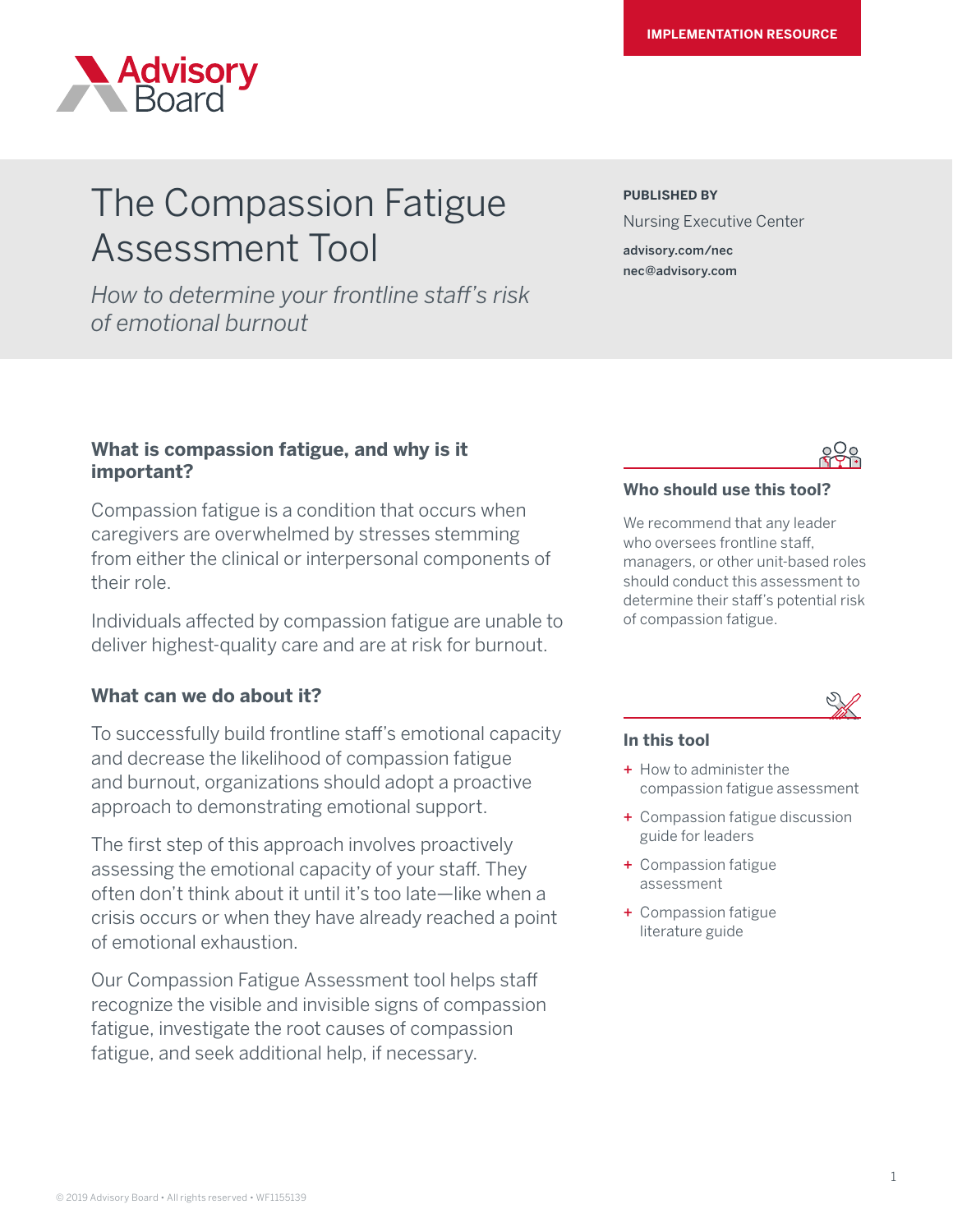# How to administer the compassion fatigue assessment

| Step 1        | Before you distribute the Compassion Fatigue Assessment tool, make sure you have<br>a strong understanding of compassion fatigue. You may wish to use the <b>compassion</b><br>fatigue literature guide, provided on page 4, to review key resources on the topic.                                                                                                                                                               |
|---------------|----------------------------------------------------------------------------------------------------------------------------------------------------------------------------------------------------------------------------------------------------------------------------------------------------------------------------------------------------------------------------------------------------------------------------------|
| <b>Step 2</b> | Facilitate a discussion with your staff to ensure everyone understands the concept of<br>compassion fatigue and why you're conducting an assessment. Use the <b>compassion</b><br>fatigue discussion guide below to prepare for the discussion.                                                                                                                                                                                  |
| Step 3        | Set a time frame within which you (and any other hospital and/or unit leaders who are<br>distributing the assessment) will discuss the results of the assessment with staff.                                                                                                                                                                                                                                                     |
| Step 4        | Distribute the <b>compassion fatigue assessment</b> on page 3 to participating staff. They can<br>use the tool as a self-evaluation by following the instructions at the top of the assessment<br>form. Staff should return the form to their leaders when finished.                                                                                                                                                             |
| Step 5        | Discuss the results of the assessments with your staff during the time you decided in<br>step 3. If results show high risk for compassion fatigue among your staff, direct them<br>to organizational or other resources for help. You and your leadership team should also<br>discuss how to bolster emotional support for your frontline staff and build their emotional<br>capacity to avoid compassion fatigue in the future. |

# Compassion fatigue discussion guide for leaders

Before you conduct the Compassion Fatigue Assessment, you should facilitate a discussion with your staff about the topic. This will help them understand and feel comfortable with the assessment they will be taking.

First, make sure you're comfortable explaining compassion fatigue to your staff. You should be able to point staff to organizational resources that can help them prevent or alleviate compassion fatigue. You may wish to consult the literature guide at the end of this document to review select resources on this topic.

#### **Ask yourself:**

- + Do I understand compassion fatigue?
- + What are potential sources of compassion fatigue?
- + How can I help my staff manage caregiver demands to avoid compassion fatigue?
- + Are there resources available to staff at my institution that can help avoid compassion fatigue?

Then, use the following questions to guide your discussion with staff.

| Make sure | + What is compassion fatigue?               |
|-----------|---------------------------------------------|
| to cover: | + What causes compassion fatigue?           |
|           | + How can we identify compassion fatigue?   |
|           | $+$ What resources are available for staff? |

© 2019 Advisory Board • All rights reserved • WF1155139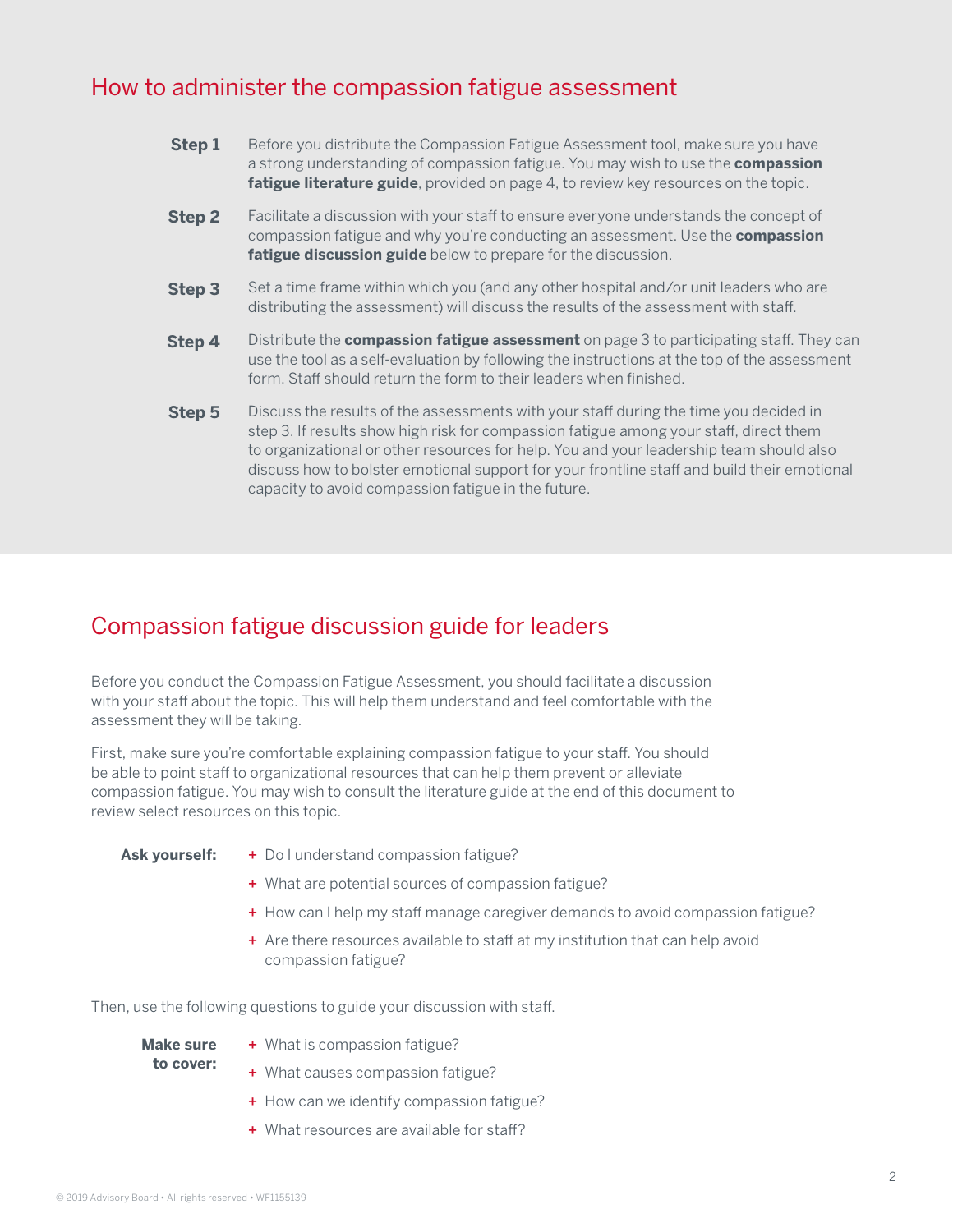# Compassion fatigue assessment

If you're **assessing someone else**, answer the questions listed under "Visible signs of compassion fatigue" on this page. Total your "Yes" answers, then refer to the bottom of the page for next steps. **Instructions**

> If you're **assessing yourself**, answer the questions listed under "Visible signs of compassion fatigue," then answer the questions listed under "Invisible signs of compassion fatigue." Total your "Yes" answers, then refer to the bottom of the page for next steps.

#### **Visible signs of compassion fatigue**

|                                                                         | Yes | No |  |                                                                                 | Yes | <b>No</b> |  |  |  |  |
|-------------------------------------------------------------------------|-----|----|--|---------------------------------------------------------------------------------|-----|-----------|--|--|--|--|
| Shows marked decline in<br>work efficiency                              |     |    |  | Feeling a reduced sense of<br>accomplishment                                    |     |           |  |  |  |  |
| Is intent on clinical tasks to the<br>detriment of patient interactions |     |    |  | Being secretly happy when a<br>procedure is canceled                            |     |           |  |  |  |  |
| Is more callous toward patients<br>than in the past                     |     |    |  | Avoiding interactions with patients<br>and colleagues when possible             |     |           |  |  |  |  |
| Shows signs of mental or physical<br>breakdown during crisis periods    |     |    |  | Often leaving work feeling<br>ineffective in job                                |     |           |  |  |  |  |
| Has outbursts of anger or<br>irritability with little provocation       |     |    |  | Having mood swings with every<br>patient interaction                            |     |           |  |  |  |  |
| Exhibits a declining opinion of<br>caregiver role                       |     |    |  | Harboring resentment about role<br>as caregiver                                 |     |           |  |  |  |  |
| Treats patients like impersonal<br>"objects"                            |     |    |  | Having unhealthy attachment<br>to patients                                      |     |           |  |  |  |  |
| Has expressed a desire to explore<br>an entirely different position     |     |    |  | Feeling that poor patient<br>outcomes adversely affect<br>continued performance |     |           |  |  |  |  |
| Repeatedly fails to fulfill clinical<br>responsibilities                |     |    |  | Experiencing anxiety when<br>interacting with emotional patients                |     |           |  |  |  |  |
| Total "Yes" answers                                                     |     |    |  | Total "Yes" answers                                                             |     |           |  |  |  |  |
| <b>Total combined "Yes" answers</b>                                     |     |    |  |                                                                                 |     |           |  |  |  |  |
|                                                                         |     |    |  |                                                                                 |     |           |  |  |  |  |

**What your score means: 0–2**: No cause for immediate concern; **3–5**: Investigate root causes of "Yes" answers; **6–18**: Seek additional professional counseling.

#### **Invisible signs of compassion fatigue**